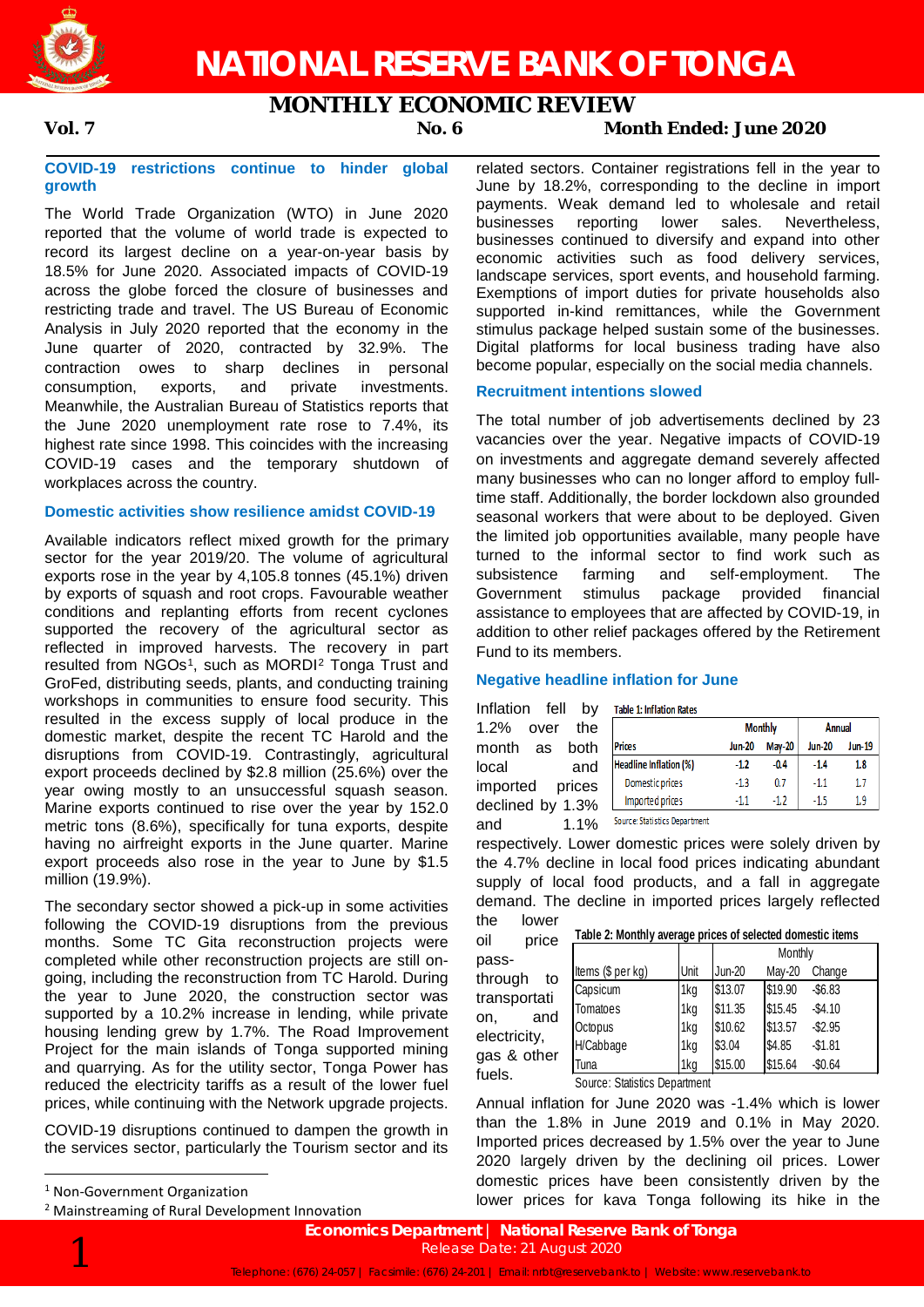

# **MONTHLY ECONOMIC REVIEW**

## **Vol. 7 No. 6 Month Ended: June 2020**

previous year due to supply shortages, in addition to the decline in domestic demand from the COVID-19 curfews. Lower prices for electricity, gas & other fuels and local food items further contributed to the decline in domestic prices.

#### **Major trading currencies strengthened against TOP**

**Table 3: Effective Exchange Rates**

domestic inflation.

|                                        |               | Monthly       | Annual   |        |          |
|----------------------------------------|---------------|---------------|----------|--------|----------|
|                                        | <b>Jun-20</b> | <b>Mav-20</b> | % Growth | Jun-19 | % Growth |
| Nominal Effective Exchange Rate Index  | 92.9          | 94.8          | $-2.0$   | 91.4   | 1.6      |
| Real Effective Exchange Rate Index     | 109.0         | 110.4         | $-1.3$   | 107.2  |          |
| Source: National Reserve Bank of Tonga |               |               |          |        |          |

In June 2020, the Nominal Effective Exchange Rate (NEER) declined as a result of the appreciating NZD and AUD. Similarly, the Real Effective Exchange Rate (REER) index also declined

Table 4: Bilateral Exchange Rates Jun-20 May-20 **Jun-19** USD/TOF  $0.4404$ 0.4334 0.4374 AUD/TOP 0.6380 0.6635 0.6282 NZD/TOP 0.6835 0.7108 0.6621 FJD/TOP 0.9155 0.8957  $0.9204$ JPY/TOP 47.2282 46.3420 47 1649 GBP/TOP 0.3507 0.3511 0.3439 in line with the lower EUR/TOP 0.3863 0.3904 0.3966 CNY/TOP 2.8649 2.8193 2.8456 Source: Banking Systems

Over the year, both the NEER and REER increased implying a loss in Tonga's international trade competitiveness, however, benefitting importers of goods and services.

### **Significant rise in foreign reserves**

| <b>Table 5: Foreign Reserves</b>    |               |                                 |          |               |                           |  |
|-------------------------------------|---------------|---------------------------------|----------|---------------|---------------------------|--|
|                                     | <b>Jun-20</b> | <b>Monthly</b><br><b>May-20</b> | % Growth | <b>Jun-19</b> | <b>Annual</b><br>% Growth |  |
| Foreign Reserves (\$ in million)    | 543.8         | 489.6                           | 11.1     | 484.3         | 12.3                      |  |
| Import Coverage (months)            | 8.2           | 7.4                             | 10.8     | 7.9           | 3.8                       |  |
| Source: National Reserve Bank Tonga |               |                                 |          |               |                           |  |

The official foreign reserves rose substantially by \$54.2 million over the month and by \$59.5 million in the year to June 2020, pushing foreign reserves to a new record high. This attributes to inflow of funds for budget support, government projects, and financial assistance for COVID-19 preparations and TC Harold.

|  |  | Table 6: Overseas Exchange Transactions |  |
|--|--|-----------------------------------------|--|
|  |  | Outstand Fushers on Trempetters         |  |

| <b>Overseas Exchange Transactions</b> |               |               |          |               |               |          |  |  |  |
|---------------------------------------|---------------|---------------|----------|---------------|---------------|----------|--|--|--|
|                                       |               | Monthly       |          |               | Annual        |          |  |  |  |
|                                       | <b>Jun-20</b> | <b>Mav-20</b> | % Growth | <b>Jun-20</b> | <b>Jun-19</b> | % Growth |  |  |  |
| <b>Overall Balance</b>                | 54.2          | 14.5          | 273.8    | 59.5          | 15.6          | 281.4    |  |  |  |
| <b>Current Account</b>                | 47.7          | 19.1          | 149.7    | 74.6          | $-2.0$        | 3830.0   |  |  |  |
| Merchandise Trade                     | $-36.3$       | $-32.0$       | $-13.4$  | $-399.3$      | $-424.4$      | 5.9      |  |  |  |
| Services                              | 1.8           | 14.5          | $-87.6$  | 43.9          | 32.2          | 36.3     |  |  |  |
| Income                                | 2.4           | 2.5           | $-4.0$   | 1.0           | 8.8           | $-88.6$  |  |  |  |
| Transfers                             | 79.9          | 34.1          | 134.3    | 429.1         | 381.4         | 12.5     |  |  |  |
| <b>Capital Account</b>                | 4.3           | 1.9           | 126.3    | 22.2          | 42.1          | $-47.3$  |  |  |  |
| <b>Financial Account</b>              | 2.2           | $-6.4$        | 134.4    | $-37.3$       | $-24.5$       | $-52.2$  |  |  |  |

Source: Banking Systems

Consequently, Overseas Exchange Transactions (OET) recorded its highest overall surplus in June 2020, \$43.9 million higher than the surplus in the previous year. The current account balance improved during the year, on the back of lower imports of goods and services, coupled with the rise in transfers from government receipts and remittances. This offset the decline in capital and financial balances mostly due to lower receipts of capital investments and the higher outflow of offshore investments.

### **Net foreign asset contributes to Money Supply**

| <b>Table 7: Broad Monev</b> |        |               |          |               |          |  |  |
|-----------------------------|--------|---------------|----------|---------------|----------|--|--|
|                             |        | Monthly       | Annual   |               |          |  |  |
|                             | Jun-20 | <b>Mav-20</b> | % Growth | <b>Jun-19</b> | % Growth |  |  |
| Broad money (\$ in million) | 607.1  | 592.2         | 2.5      | 600.1         | 1.2      |  |  |
| Net Foreign Asset           | 570.6  | 517.2         | 10.3     | 506.3         | 12.7     |  |  |
| Net Domestic Asset          | 37.2   | 75.7          | $-50.9$  | 94.2          | $-60.5$  |  |  |

Source: Banking System, National Reserve Bank of Tonga

Broad money expanded over the month and year to June 2020 by \$14.9 million (2.5%) and \$7.0 million (1.2%) respectively. These movements were driven mostly by the significant rise in net foreign assets particularly on higher foreign reserves. Net domestic assets, on the other hand, declined both over the month and year due to the rise in government deposits from the receipts of budget support and COVID-19 funds.

### **More liquidity in the Banking System**

| Table 8: Reserve money        |                                                        |               |          |               |          |  |  |  |
|-------------------------------|--------------------------------------------------------|---------------|----------|---------------|----------|--|--|--|
|                               | <b>Annual</b>                                          |               |          |               |          |  |  |  |
|                               | Jun-20                                                 | <b>Mav-20</b> | % Growth | <b>Jun-19</b> | % Growth |  |  |  |
| Reserve money (\$ in million) | 311.7                                                  | 286.7         | 8.7      | 302.2         |          |  |  |  |
|                               | Source: Banking System, National Reserve Bank of Tonga |               |          |               |          |  |  |  |

Reserve Money rose over the month and year to June 2020 due mainly to a rise in the commercial banks' ESA (Exchange Settlement Account), in line with the higher government deposits in June 2020. The slight rise in currency in circulation also supported the increase in liquidity.

### **Subdued credit growth**

| <b>Table 9: Total Lending</b> |                   |               |          |               |          |  |  |  |
|-------------------------------|-------------------|---------------|----------|---------------|----------|--|--|--|
|                               | Monthly<br>Annual |               |          |               |          |  |  |  |
| Lending                       | <b>Jun-20</b>     | <b>Mav-20</b> | % Growth | <b>Jun-19</b> | % Growth |  |  |  |
| Total Lending (\$ in million) | 492.9             | 495.4         | $-0.5$   | 485.9         | 1.4      |  |  |  |
| <b>Business lending</b>       | 234.5             | 236.4         | $-0.8$   | 226.6         | 3.5      |  |  |  |
| Household lending             | 258.4             | 259.0         | $-0.2$   | 258.9         | $-0.2$   |  |  |  |
| Other lending                 | 0.0               | 0.0           | 0.0      | 0.4           | $-100.0$ |  |  |  |

Source: Banking System, National Reserve Bank of Tonga

The banks' total loans to deposit ratio was at 77.9% in June 2020, below the 80% benchmark, after 7 months of remaining above the 80% minimum, and close to the 77.8% in June 2019. Although lending rose over the year, deposits also rose at faster pace. Bank's lending grew by 1.4% in the year to June 2020, slower than the 8.6% growth in the previous year. The annual growth stemmed from higher lending to businesses in the professional & other services, agricutural, construction sectors, and public enterprises. Starting from January 2020, lending has been steadily declining indicating weak investment appetite. Deposits however rose over the same period depicting a preference to save rather than invest given the uncertainties of the global pandemic. These savings also reflect the fall in aggregate demand due to the cancellation of annual events and festivities, government assistance for